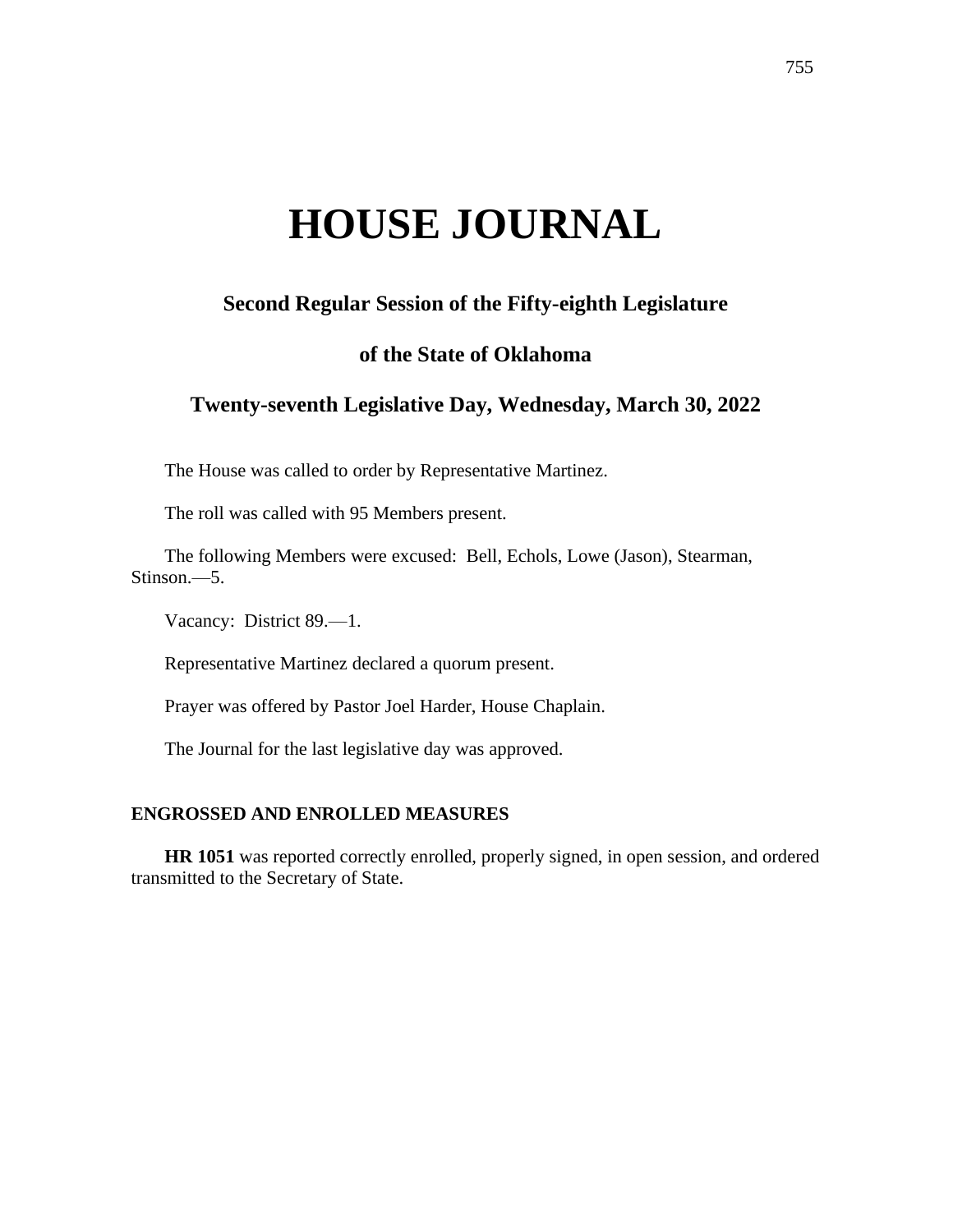#### **RESOLUTIONS**

The following were introduced and read:

#### **HR 1055** − By Pae.

A Resolution recognizing March 29, 2022, as Anti-Hunger Day in Oklahoma; praising the work of the Community Food Bank of Eastern Oklahoma and Regional Food Bank of Oklahoma; and directing distribution.

#### **HR 1056** − By Pae.

A Resolution recognizing March 29, 2022, as Anti-Hunger Day in Oklahoma; praising the work of the Community Food Bank of Eastern Oklahoma and Regional Food Bank of Oklahoma; and directing distribution.

## **RESOLUTION FOR CONSIDERATION**

**HR 1053** was called up for consideration.

Upon unanimous consent request of Representative Steagall, all Members of the House were added as coauthors.

Upon motion of Representative Steagall, **HR 1053** was considered and adopted.

**HR 1053** was referred for enrollment.

## **RESOLUTION FOR CONSIDERATION**

**HR 1056** was called up for consideration.

Upon motion of Representative Pae, **HR 1056** was considered and adopted.

**HR 1056** was referred for enrollment.

## **MOTION**

Representative Pfeiffer moved pursuant to the list emailed from the Majority Floor Leader's office to the membership of the House, that said measures be considered read for the second time, which motion was declared adopted.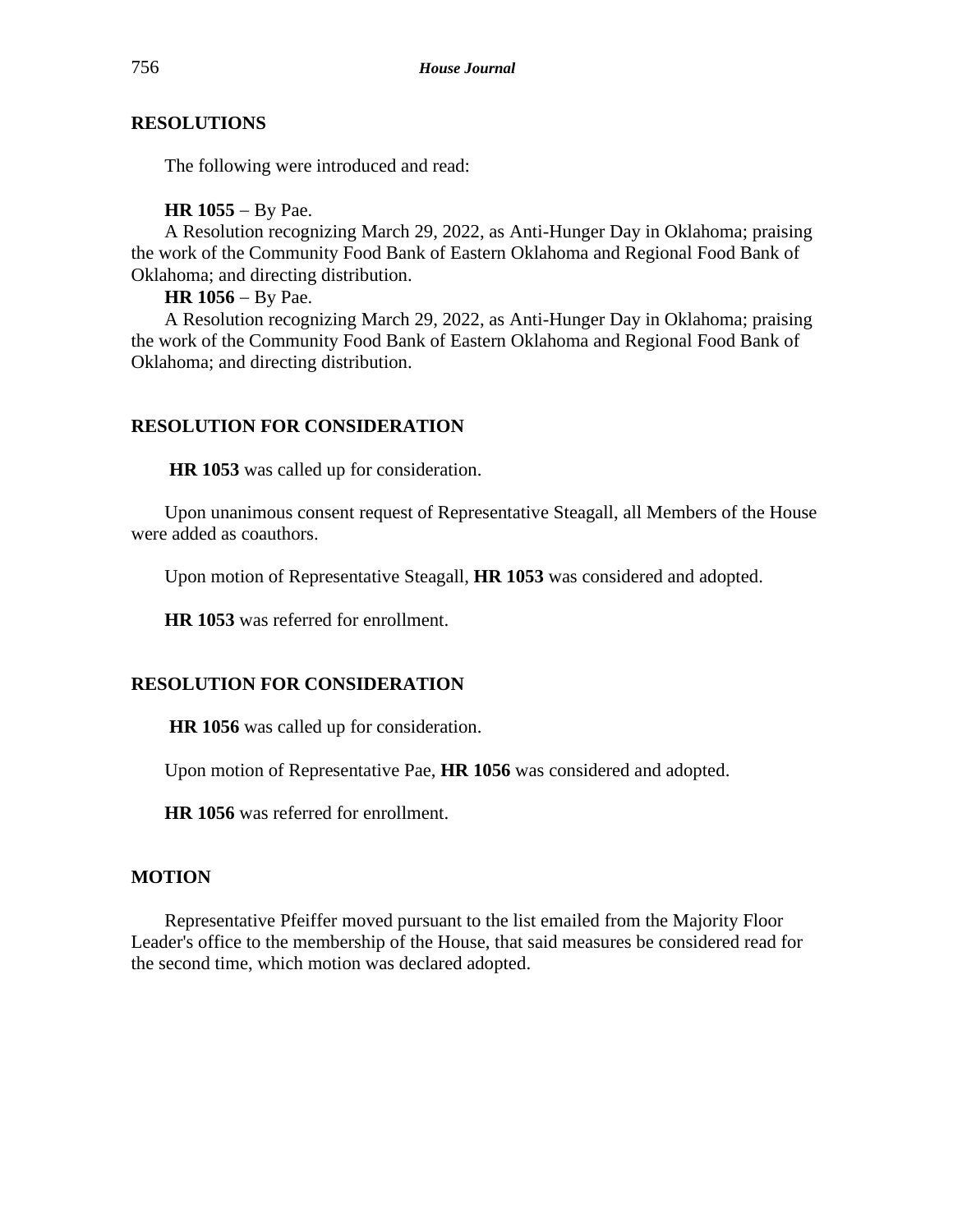#### **SECOND READING**

The following were read for the second time and referred to committee:

- **SB 9** − Judiciary Criminal
- **SB 103** − Elections and Ethics
- **SB 186** − Public Safety
- **SB 192** − Appropriations and Budget
- **SB 410** − Appropriations and Budget
- **SB 527** − Banking, Financial Services and Pensions
- **SB 590** − Technology
- **SB 861** − Insurance
- **SB 979** − Insurance
- **SB 1092** − General Government
- **SB 1100** − Public Health
- **SB 1118** − Public Safety
- **SB 1119** − Common Education
- **SB 1123** − Criminal Justice and Corrections
- **SB 1197** − Utilities
- **SB 1207** − Common Education
- **SB 1219** − Alcohol, Tobacco and Controlled Substances
- **SB 1225** − Public Health
- **SB 1238** − Common Education
- **SB 1241** − Insurance
- **SB 1242** − Insurance
- **SB 1261** − Judiciary Civil
- **SB 1280** − Common Education
- **SB 1283** − General Government
- **SB 1288** − Public Health
- **SB 1302** − Appropriations and Budget
- **SB 1324** − Public Health
- **SB 1337** − Public Health
- **SB 1338** − Alcohol, Tobacco and Controlled Substances
- **SB 1352** − Energy and Natural Resources
- **SB 1366** − Criminal Justice and Corrections
- **SB 1367** − Alcohol, Tobacco and Controlled Substances
- **SB 1369** − Public Health
- **SB 1387** − Transportation
- **SB 1396** − Appropriations and Budget
- **SB 1418** − Higher Education and Career Tech
- **SB 1428** − Judiciary Civil
- **SB 1440** − Alcohol, Tobacco and Controlled Substances
- **SB 1456** − Criminal Justice and Corrections
- **SB 1467** − Public Health
- **SB 1495** − Rules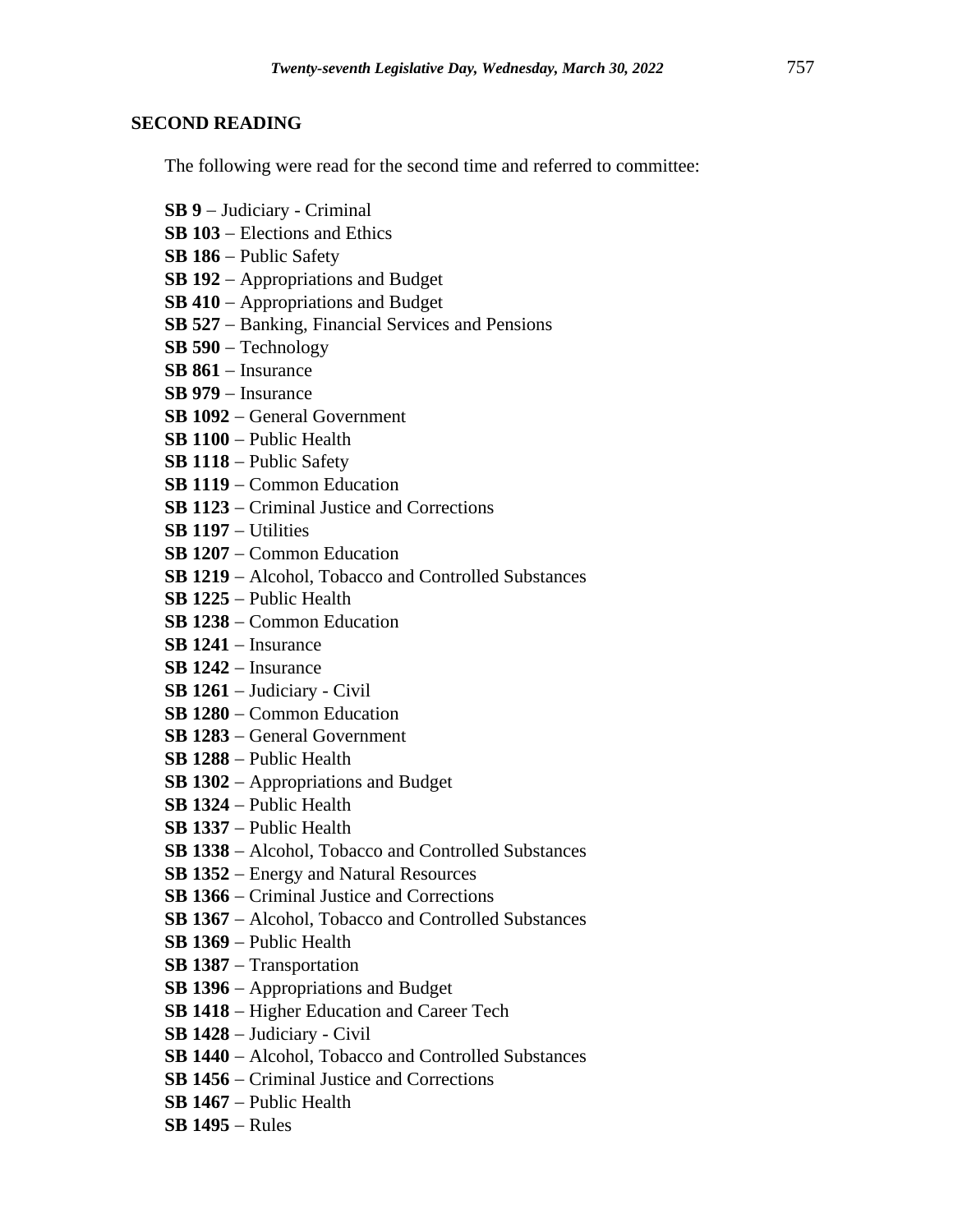- **SB 1518** − Health Services and Long-Term Care
- **SB 1521** − Transportation
- **SB 1528** − Transportation
- **SB 1543** − Alcohol, Tobacco and Controlled Substances
- **SB 1545** − Judiciary Criminal
- **SB 1546** − Rules
- **SB 1591** − Rules
- **SB 1592** − Rules
- **SB 1601** − Banking, Financial Services and Pensions
- **SB 1610** − Transportation
- **SB 1612** − Public Safety
- **SB 1613** − Public Safety
- **SB 1621** − Common Education
- **SB 1627** − Higher Education and Career Tech
- **SB 1631** − Common Education
- **SB 1633** − Public Health
- **SB 1635** − Public Health
- **SB 1646** − Judiciary Criminal
- **SB 1673** − Appropriations and Budget
- **SB 1687** − Banking, Financial Services and Pensions
- **SB 1688** − Judiciary Civil
- **SB 1693** − Alcohol, Tobacco and Controlled Substances
- **SB 1696** − Rules
- **SB 1697** − Alcohol, Tobacco and Controlled Substances
- **SB 1704** − Alcohol, Tobacco and Controlled Substances
- **SB 1706** − Criminal Justice and Corrections
- **SB 1714** − Alcohol, Tobacco and Controlled Substances
- **SB 1723** − Alcohol, Tobacco and Controlled Substances
- **SB 1725** − Administrative Rules
- **SB 1726** − Alcohol, Tobacco and Controlled Substances
- **SB 1737** − Alcohol, Tobacco and Controlled Substances
- **SB 1755** − Alcohol, Tobacco and Controlled Substances
- **SB 1779** − Alcohol, Tobacco and Controlled Substances
- **SB 1808** − Business and Commerce
- **SB 1822** − General Government
- **SB 1830** − Rules
- **SB 1835** − Energy and Natural Resources
- **SB 1841** − Alcohol, Tobacco and Controlled Substances
- **SB 1848** − Appropriations and Budget
- **SB 1852** − Energy and Natural Resources
- **SB 1853** − Utilities
- **SB 1860** − Public Health
- **SJR 17** − Rules
- **SJR 27** − Rules
- **SJR 34** − Rules